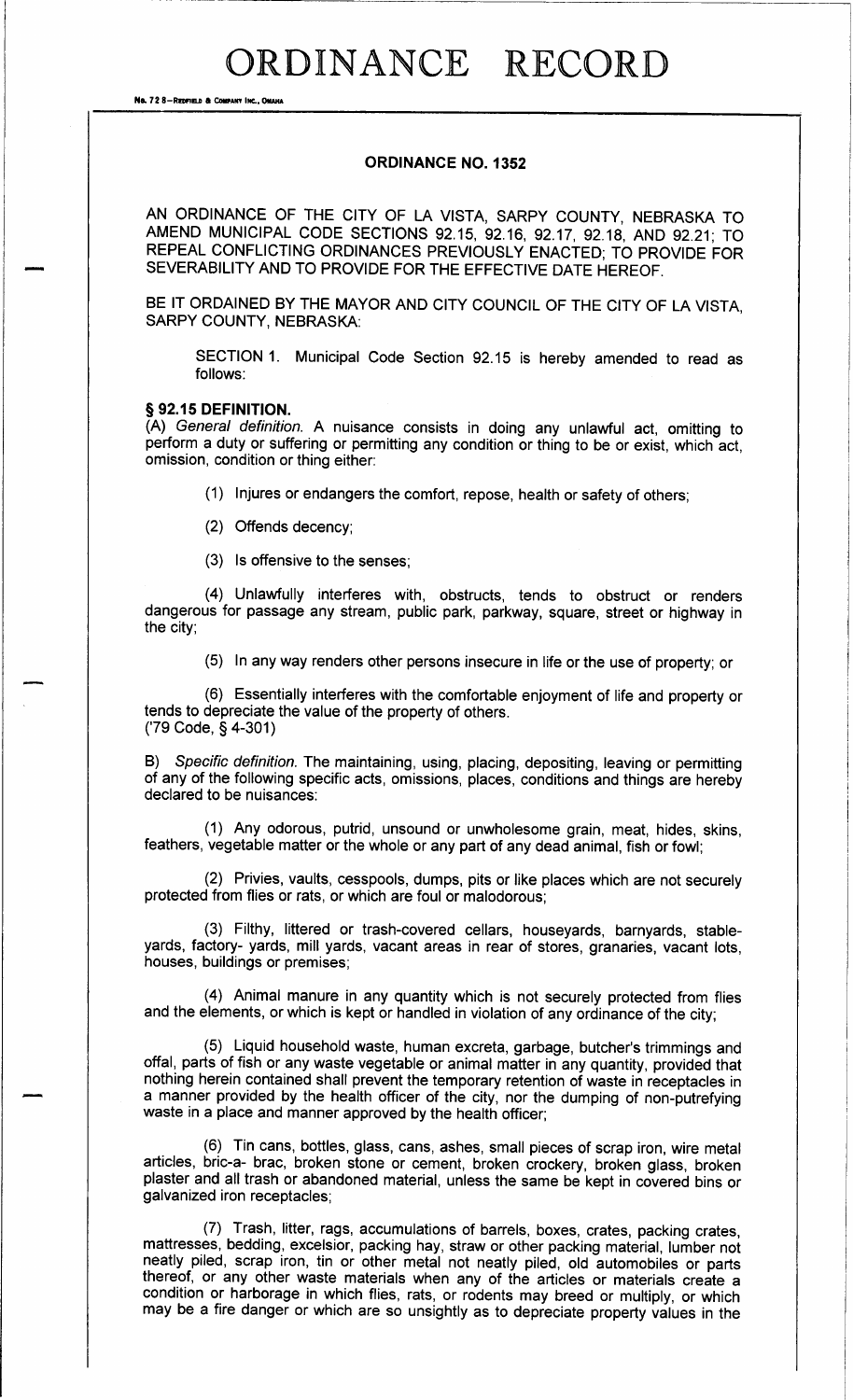No. 72 8-Redfield & Company Inc., Omaha

vicinity thereof;

8) Any unsafe or unsightly building, billboard or other structure, any old, abandoned or partially destroyed building or structure or any building or structure commenced and left unfinished, which buildings, billboards or other structures are either a fire hazard, a menace to the public health or safety or are so unsightly as to depreciate the value of property in the vicinity thereof;

9) All places used or maintained as junk yards, dumping grounds or for the wrecking and dissembling of automobiles, trucks, tractors or machinery of any kind, or for the storing or leaving of worn-out, wrecked or abandoned automobiles, trucks, tractors or machinery of any kind, or of any of the parts thereof, or for the storing or leaving of any machinery or equipment used by contractors or builders or by other persons, which places are kept or maintained so as to essentially interfere with the comfortable enjoyment of life or property by others, or which are so unsightly as to tend to depreciate property values in the vicinity thereof;

10) Stagnant water permitted or maintained on any lot or piece of ground. Stagnant water is defined as water which stands upon premises in such a manner, and over such a period of time, that it is likely to become a breeding place for mosquitoes;

11) Stockyards, granaries, mills, pig pens, cattle pens, chicken pens or any other place, building or enclosure in which animals or fowls of any kind are confined or on which are stored tankage or any other animal or vegetable matter, or on which any animal or vegetable matter including grain is being processed, when the places in which the animals are confined, or the premises on which the vegetable or animal matter is located are maintained and kept in such a manner that foul and noxious odors are permitted to emanate therefrom to the annoyance of inhabitants of the city or are maintained and kept in such a manner as to be injurious to the public health; or

12) All other things specifically designated as nuisances elsewhere in this code or applicable state law.

13) Storage, accumulation, keeping, placing or allowing to remain of trash, garbage, scrap and wrecked, worn-out, broken or inoperative or partially destroyed or disassembled personal or real property of any kind, including any motor vehicles, tractors, trailers, machinery and equipment;

14) Any lots or pieces of ground within the city or within the city' s extraterritorial zoning jurisdiction that have (or have on adjoining streets or alleys) any growth in excess of 12 inches of weeds, grasses or other worthless vegetation or nuisance thereon, excluding city approved plantings, structures, devices or facilities for purposes of weed or erosion control, neighborhood enhancement and/or wildlife promotion or storm water quality, detention, management or control. Without limiting the foregoing provisions of this division ( 14), it shall be the duty of any person owning, leasing, occupying, or controlling any lot or piece of ground in the jurisdiction to prevent the growth of noxious weeds or other worthless vegetation thereon, including without limitation, cockleburs, thistles, ragweed, burdock, and wild lettuce thereon.

79 Code, § 4- 301. 01) ( Ord. 646, passed 5- 7- 96; Am. Ord. 1257, passed 7- 7- 15) Statutory reference:

Authority to regulate and abate nuisances, see Neb. RS 18-1720 Cross reference:

Stagnant waters, weeds and litter, see § 133. 01

SECTION 2. Municipal Code Section 92. 16 is hereby amended to read as follows:

## § 92.16 MAINTAINING A NUISANCE PROHIBITED.

It shall be unlawful for any person by act or omission to erect, keep up or continue, maintain, allow or permit any nuisance within the city or within the city's extraterritorial zoning jurisdiction.

79 Code, § 4- 301. 02) ( Ord. 646, passed 5- 7- 96) Penalty, see § 92. 99

SECTION 3. Municipal Code Section 92. 17 is hereby amended to read as follows:

## § 92.17 ABATEMENT PROCEDURE.

A) ( 1) Whenever a nuisance exists as defined in this subchapter, the city may proceed by a suit in equity to enjoin and abate the same, in the manner provided by law.

2) Whenever, in any action, it is established that <sup>a</sup> nuisance exists, the court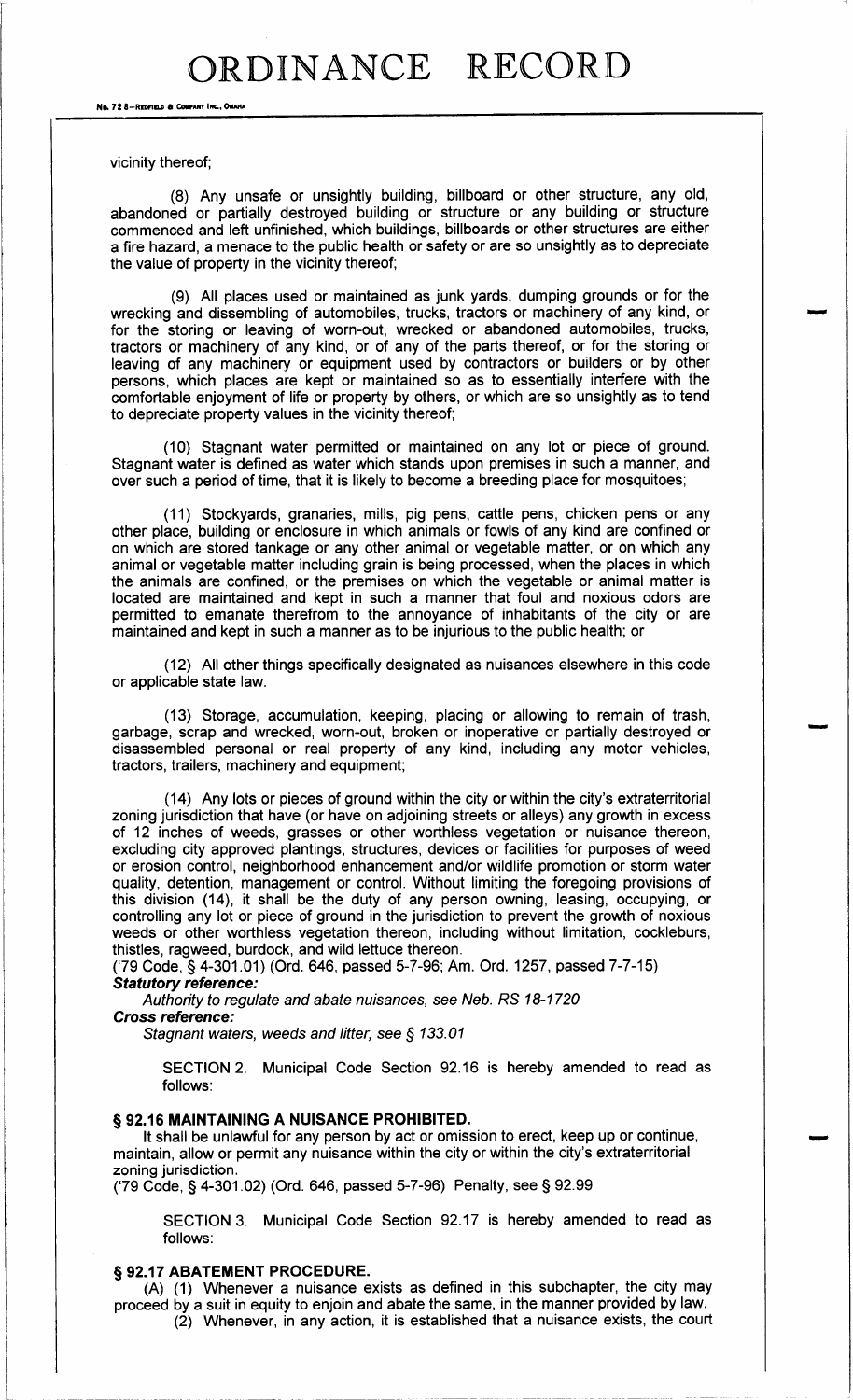## ORDINANCE RECORD

No. 72 8-REDFIELD & COMPANY INC.. ON

may together with the fine or penalty imposed, enter an order of abatement as part of the judgement in the case. 79 Code, § 4- 502)

B) ( 1) It shall be the duty of every owner or occupant of real estate in the city to keep such real estate free of public nuisances. Upon determination by the Chief building official, Code enforcement officer, or other City representative that the owner or occupant has failed to keep such real estate free of public nuisances, notice to abate and remove such nuisance shall be given to the owner or the owner's or occupant's duly authorized agent and to the occupant, if any, by personal service, first—class mail, or certified mail. If notice is given by first- class mail, such mail shall be conspicuously marked as to its importance. Such notice shall:

a) Describe the condition as found by the Chief building official, Code enforcement officer, or other City representative and state that the condition has been declared a public nuisance and that the condition must be remedied. The notice shall specify the period of time within which the nuisance must be abated or removed, and

b) Advise of the right to appeal the determination of the City and request a hearing before the Board of Health, for matters involving public health, or the City Administrator, for all other matters, and the manner in which such hearing may be requested. Any such appeal and request for hearing shall be in writing and filed with the City Clerk in the manner described in subsection  $(B)(2)$  below.

2) Within five days after the receipt of the notice described in subsection B)( 1), the owner or occupant of the real estate may request <sup>a</sup> hearing with the Board of Health, for matters involving public health, or the City Administrator, for all other matters, to appeal the decision to abate or remove the nuisance by filing a written appeal with the office of the City Clerk. If the owner or occupant requests in writing <sup>a</sup> hearing, the City Administrator or his or her designee shall fix a time and place at which a hearing will be held. The hearing on the appeal shall be held within 14 days after the filing of the appeal. Notice of the hearing shall be given by personal service, first- class mail, or certified mail and require the owner or occupant to appear at the specified time and place to show cause why such condition should not be found to be a public nuisance and remedied. Upon the date fixed for the hearing and pursuant to the notice, Board of Health for matters involving public health, or the City Administrator (or any other appointed officer of the City designated by the City Administrator, Mayor or City Council) for all other matters, shall hear all objections made by the owner or occupant and shall hear evidence submitted by the Chief building official, Code enforcement officer, or other proper City representative. A decision on the appeal will be rendered within five business days after the conclusion of the hearing. If after consideration of all the evidence the appeal fails, the City may have such work done to abate or remove the nuisance.

3) If the owner or occupant of the real estate within five days after receipt of the notice described in subsection (B)(1) does not request a hearing, or fails to comply with the order to abate or remove the nuisance within the required time, the City may have the work done.

4) The costs and expenses of any work of the City to abate or remove <sup>a</sup> nuisance pursuant to this Section 92. <sup>17</sup> shall be paid by the owner. Any such costs or expenses that are unpaid shall be subject to collection or assessment by the City in accordance with applicable law,, including without limitation, Neb. Res. Stat. Section 16-230 for removal or abatement of nuisances relating to drainage, weeds or litter.

5) Unless otherwise specified by applicable law, notice for purposes of this section shall be deemed to be received upon deposit in the United States mail, postage prepaid, if by first-class mail, or upon actual receipt, if by personal service or certified mail. ('79 Code, § 4-302)

C) Notwithstanding anything in this Section 92. 17 or elsewhere in this Code to the contrary:

a) If the Chief building official, Code enforcement officer, or other proper City representative determines that any public nuisance constitutes an immediate danger to life, safety, health, or property, the city may remove or abate the nuisance ( or cause it to be removed or abated) and assess the cost thereof to the property creating the nuisance or on which the nuisance arises, to the extent necessary or appropriate to eliminate the immediacy and/or magnitude of the danger, upon 48 hours personal or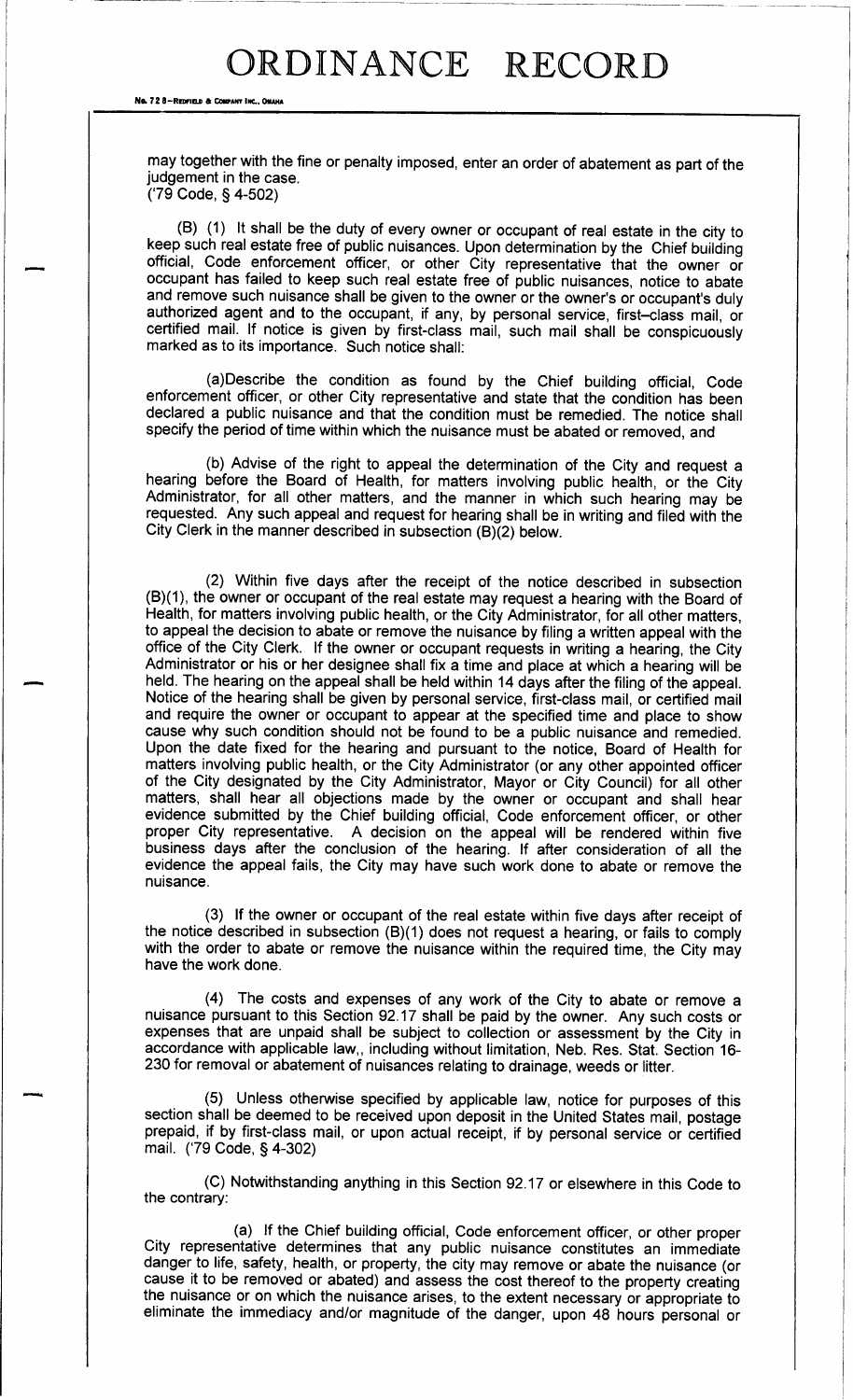No. 72 8-REDFIELD & COMPANY INC., OWAH

certified written notice to the owner or tenant of the subject property ( or the owner's or tenant's duly authorized representative) or, in light of the immediacy or magnitude of the danger, such lesser notice that can reasonably be provided under the circumstances; and, in the event any public nuisance is within the scope of the Nebraska Statutes, including without limitation, Neb. Rev. Stat. Section 16-230 or 18- 1752, the city shall proceed in accordance with the applicable provision or provisions thereof; and the city shall further have the option to proceed in accordance with any other applicable ordinance or state law, as amended from time to time, with respect to any public nuisance.

b) Unless otherwise provided by state law, the city shall have the option to proceed under one or more applicable ordinances or state laws with respect to any public nuisance. (Ord. 1274, passed 4-5-18)

#### Statutory reference:

Authority to regulate and abate nuisances, see Neb. RS 18-1720 Authority to repair and remove buildings and the like, see Neb. RS 18-1722

SECTION 3. Municipal Code Section 92. 18 is hereby amended to read as follows:

NANO

## § 92.18 JURISDICTION.

The Mayor and Chief of Police of the city are directed to enforce this city code against all nuisances. The jurisdiction of the Mayor, Chief of Police and court shall extend to and the territorial application of this chapter shall include all thereof and all territory within the corporate limits of the City or within its exterritorial zoning jurisdiction. 79 Code, § 4- 303)

#### Statutory reference:

Authority to regulate and abate nuisances, see Neb. RS 18-1720 Zoning jurisdiction, see Neb. RS 16-901

SECTION 4. Municipal Code Section 92.21 is hereby amended to read as follows:

#### § 92.21 DEAD OR DISEASED TREES.

A) It is hereby declared <sup>a</sup> nuisance for a property owner to permit, allow or maintain any dead or diseased trees within the right-of-way of streets within the corporate limits of the city or within the city's extraterritorial zoning jurisdiction.

B) It is hereby declared a nuisance for a property owner to permit, allow or maintain any dead or diseased trees on private property within the corporate limits of the city or within the city's extraterritorial zoning jurisdiction.

C) Upon determination by the Chief building official, Code enforcement officer, or other proper City representative that the owner or occupant has failed to keep such real estate free of nuisances, notice to abate and remove such nuisance and notice of the right to a hearing and the manner in which it may be requested shall be given to each owner or owner's duly authorized agent and to the occupant, if any. Such notice shall include the information and shall be given in the manner required by Code Section 92.17. If notice is given by first-class mail, such mail shall be conspicuously marked as to its importance. Within five days after the receipt of such notice, the owner or occupant of the lot or piece of ground may request a hearing with the city to appeal the decision to abate and remove the nuisance by filing a written appeal with the office of the City Clerk. A hearing to appeal shall be held within 14 days after the filing of the appeal and shall be conducted by the City Administrator or any other appointed officer of the city from time to time designated by the City Administrator, Mayor or City Council. The hearing officer, based on all information presented at the hearing, shall render a decision on the appeal within five business days after the conclusion of the hearing. If the appeal fails, the city may have such work done to abate and remove the dead or diseased trees. If the owner or occupant of the lot or piece of ground within five days after receipt of such notice does not request a hearing with the city or fails to comply with the order to abate and remove the nuisance within the required time, the city may have such work done. The costs and expenses of any such work shall be paid by the owner. The city may levy and assess all or any portion of the costs and expenses of the work upon the lot or piece of ground so benefitted as a special assessment. Unless otherwise specified by applicable law, notice for purposes of this section shall be deemed to be received upon deposit in the United States mail, postage prepaid, if by first- class mail, or upon actual receipt, if by personal service or certified mail.

79 Code, § 4- 306) ( Ord. 630, passed 9- 5- 95) ( Ord. 1274, passed 4- 5- 16) Statutory reference:

Authority to regulate and abate dead and diseased trees, see Neb. RS 16-207